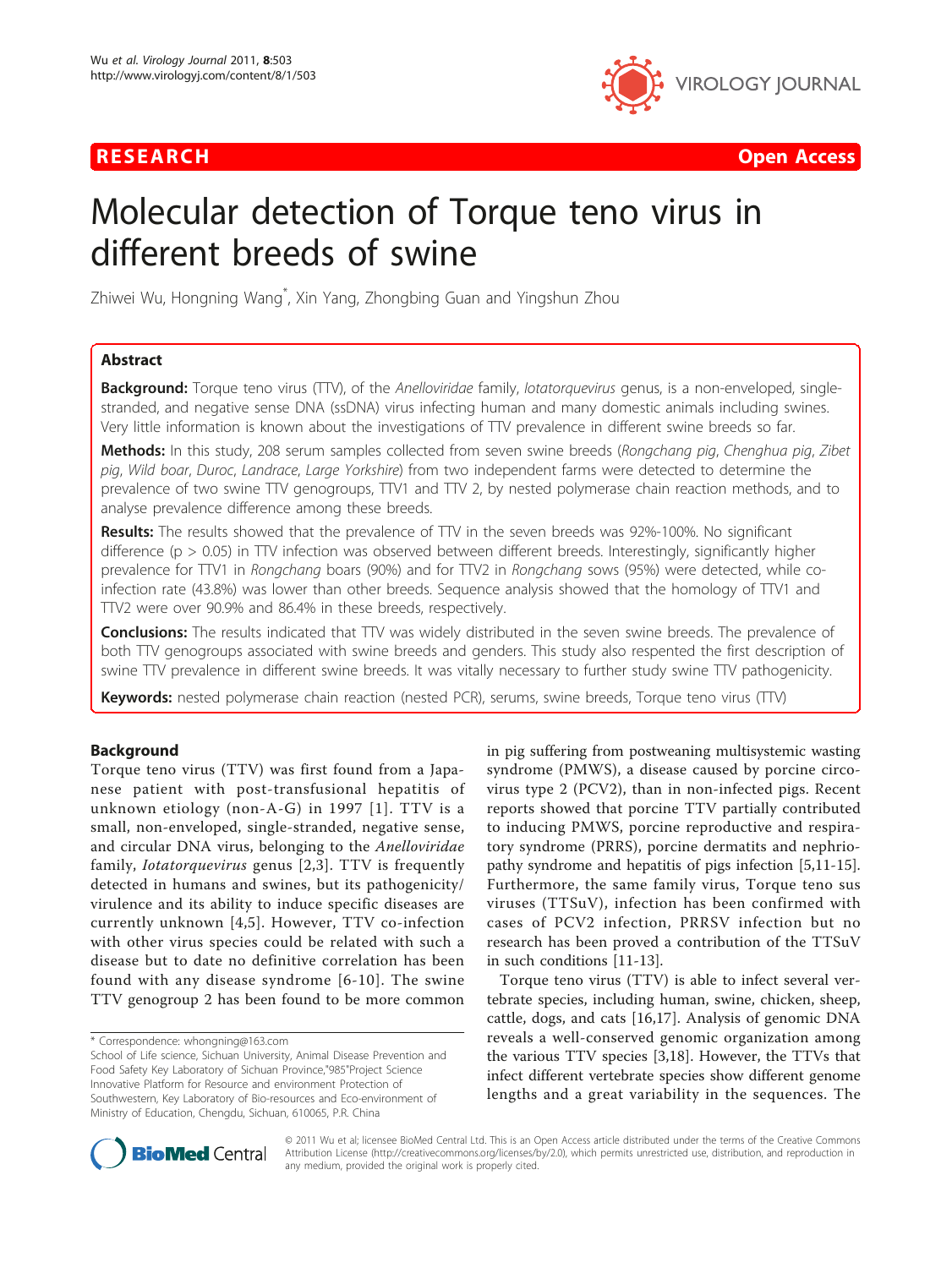<span id="page-1-0"></span>genome ranges from 2.1 kb to 3.8 kb in size. The genomes of TTVs infecting humans and chimpanzees range from 3.7 to 3.9 kb in size, those infecting pigs and dogs are 2.8 to 2.9 kb in length, respectively, and the TTV with the smallest genome identified to date, 2.1 kb, has been detected in the cat [[3\]](#page-6-0). TTV contains 3 or 4 partially overlapping open reading frames (ORF1, ORF2, ORF3 and/or ORF4) translated from negative ssDNA as well as a short stretch of untranslated region (UTR) with high GC content [\[17](#page-6-0)]. Nested PCR amplifications of the conserved regions in the UTR of TTV genogroup 1 and TTV genogroup 2, respectively, have been widely used [[19](#page-6-0)].

The widespread prevalence of TTV in swine has been found in many countries, including USA, Canada, China, Thailand, Korea, Italy, Franc and Spain, varying between 24% and 100% by the nested PCR methods [[20](#page-6-0)-[23\]](#page-6-0). Detection of the European wild boars (sus scorfa) indicates a high prevalence of TTV [\[24](#page-6-0)]. In addition, TTV have been described in a large number of species [\[17,25\]](#page-6-0), and multiple infections of porcine TTV with distinct genotypes or subtypes was found in the same pig [\[4,26](#page-6-0)].

The goal of this study was to detect, using speciesspecifc UTR nested PCR methods, the presence of TTV genogroup 1 and 2 in serum samples of swines of seven breeds from different farms, genders and age groups, and to further insight on its epidemiological characteristics.

# Results

In this study, the results from TTV nested PCR detection in serum samples from seven breeds of pig were summarized in Table 1. In all detected serum samples, TTV1 or TTV2, TTV1, TTV2, and co-infected with both TTV genogroups were for 96.2% (200/208), 77.9% (162/208), 82.2% (171/208), and 65.4% (136/208) for nested PCR positive, respectively. No significant difference on the prevalence between TTV1 and TTV2 was observed in all serum samples tested ( $p > 0.05$ ). Prevalence difference between both TTV genogroups was mainly caused by the factors of swine breeds, and seondly for genders, age groups, and farms.

In the seven breeds of pig, the prevalence of TTV1 or TTV2 ranged from 92% to 100%. The TTV1 and TTV2 co-infection was between 43.8% and 90.6%. For TTV1, infection rates ranged from 68.8% to 90.6%, and between 70% and 100% for TTV2 (Table 1). In the same breed, TTV2 prevalence was higher than TTV1 except Chenghua pig, and no significant difference on the TTV prevalence between these breeds was observed ( $\rho > 0.05$ ).

In addition, prevalence of both TTV genogroups were analyzed according to the age classes, genders and farms of residence of pigs. The swine breed was the main contributors to the variation in prevalence observed among different age groups, genders and farms. Infection rates of TTV1 or TTV2 in post-weaning piglets, sub-adults, and adults were 93.3% (98/105), 98.3% (58/59), and 100% (44/44), repectively. Results showed that significantly more post-weaning piglets tested were positive for TTV1, but infection rates of TTV2 was higher in the adults (Figure [1](#page-2-0)). In general, the difference in prevalence of both TTV genogroups was not significant between sexes in the seven breeds. For TTV1, prevalence in boar and sows populations ranged from 60% (3/5 in Yorkshire) to 100% (6/6 in Zibet pig), 61.7% (37/60 in Rongchang pig) to 100% (14/14 in Duroc), respectively. For TTV2, prevalence in boar and sows populations were between 45% (9/20 in Rongchang pig) and 100% (6/6 in Zibet pig, 18/ 18 in Duroc, 5/5 in Large Yorkshire), 78.6% (11/14 in

Table 1 Prevalence of TTV genogroups in different breeds of pig

| Farm  | <b>Breed</b>                | Prevalence of swine TTV genogroup |              |                 |            |                 |                  |          |               |  |
|-------|-----------------------------|-----------------------------------|--------------|-----------------|------------|-----------------|------------------|----------|---------------|--|
|       |                             |                                   | TTV1 or TTV2 |                 | TTV1       |                 | TTV <sub>2</sub> |          | TTV1 and TTV2 |  |
|       |                             | Positive                          | Prevalence   | <b>Positive</b> | Prevalence | <b>Positive</b> | Prevalence       | Positive | Prevalence    |  |
| A     | Chenghua pig( $n = 25$ )    | 23                                | 92.0%        | 20              | 80.0%      | 19              | 76.0%            | 18       | 72.0% a, b    |  |
|       | Rongchang pig( $n = 38$ )   | 37                                | 97.4%        | 26              | 68.4%      | 25              | 65.8%            | 16       | 42.1% $a$ ,   |  |
|       | Wild boar( $n = 20$ )       | 19                                | 95.0%        | 15              | 75.0%      | 16              | 80.0%            | 12       | 60.0% a, b    |  |
|       | Zibet pig( $n = 10$ )       | 10 <sup>°</sup>                   | 100%         | 9               | 90.0%      | 10 <sup>°</sup> | 100%             | 9        | 90.0% b       |  |
| Total | $n = 93$                    | 89                                | 95.7%        | 70              | 75.3%      | 70              | 75.3%            | 55       | 59.1%         |  |
| B     | Landrace $(n = 25)$         | 24                                | 96.0%        | 21              | 84.0%      | 23              | 92.0%            | 20       | 80.0% a, b    |  |
|       | Large Yorkshire( $n = 16$ ) | 16                                | 100%         | 13              | 81.5%      | 15              | 93.4%            | 13       | 81.5% a, b    |  |
|       | Rongchang pig( $n = 42$ )   | 39                                | 92.9%        | 29              | 69.0%      | 31              | 73.8%            | 19       | 45.2% a       |  |
|       | Duroc ( $n = 32$ )          | 32                                | 100%         | 29              | 90.6%      | 32              | 100%             | 29       | $90.6\%$ b    |  |
| Total | $n = 115$                   | 111                               | 96.5%        | 92              | 80.0%      | 101             | 87.8%            | 81       | 70.4%         |  |

Number of analyzed serum samples from different swine breeds in each farms (n), total amount of positive animals, prevalence of in percentage, different farms (A, B), and different letters (a, b, c) within the same column mean statiscal significant differences in different breeds and sources TTV prevalence when comparing one breed/source to another.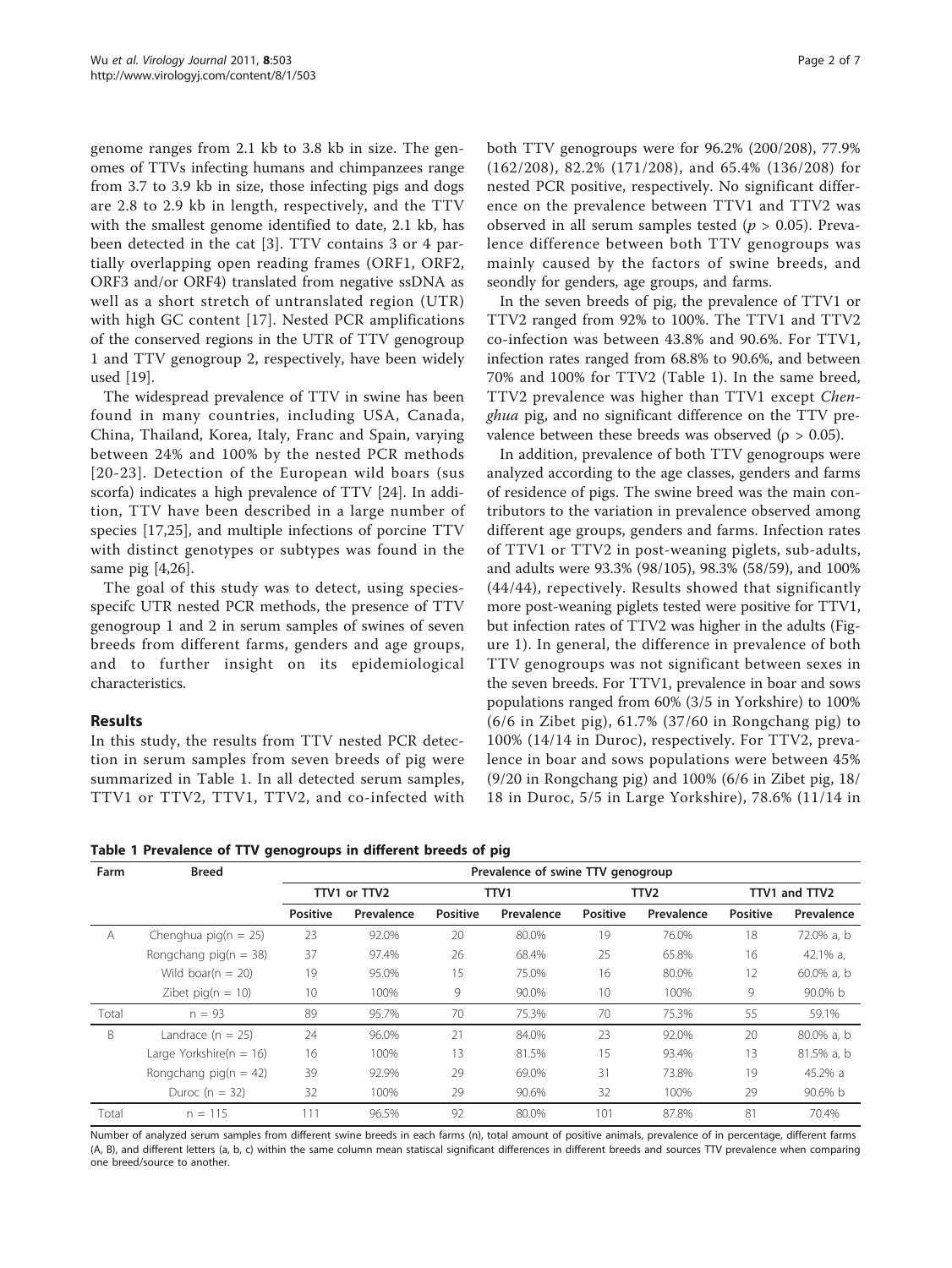<span id="page-2-0"></span>

Chenghua pig) and 100% (4/4 in Zibet pig, 14/14 in Duroc, 12/12 in Landrace, 11/11 in Large Yorkshire), respectively (Table 2). An exception was found in the Rongchang swine, which the infection rates were significantly higher for TTV1 in Rongchang male pigs (90%, 18/20) and for TTV2 in Rongchang female pigs (95%, 47/ 60), while co-infection rates (40% for male, 45% for female) was lower than the other breeds (Figure [2\)](#page-3-0). In different farms, no significant difference of TTV infection was observed according to the Table [1.](#page-1-0) Positive rates of TTV, TTV1, TTV2, and co-infection of TTV1 and TTV2 in farm A were higher than in farm B (Figure [3\)](#page-3-0).

Analysis of the obtained sequences from the seven breeds of pig revealed a lower genetic diversity within genogroup variant, but a high genetic diversity between genogroups. The pair wise comparison of nucleotide sequences within a genogroup showed high percentage of homology (90.9%-99.2% among TTV1, 86.4%-100% among TTV2) (Table [3](#page-4-0) and Table [4\)](#page-4-0). The percentage of sequence identity among different variants was not obviously associated with swine breeds. Diversity between genogroup 1 and 2 sequences was high, showing overall sequences identities of only 42-56%. Comparison of TTV sequences from the breeds of swine with

Table 2 Prevalence of TTV genogroups in different sexes and breeds of swines

| gender | <b>Breed</b>              | Prevalence of swine TTV genogroup |            |          |            |                 |            |                 |            |
|--------|---------------------------|-----------------------------------|------------|----------|------------|-----------------|------------|-----------------|------------|
|        |                           | TTV1 or TTV2                      |            | TTV1     |            | TTV2            |            | TTV1 and TTV2   |            |
|        |                           | <b>Positive</b>                   | Prevalence | Positive | Prevalence | <b>Positive</b> | Prevalence | <b>Positive</b> | Prevalence |
| Male   | Rangchang pig( $n = 20$ ) | 19                                | 95.0%      | 18       | 90.0%      | 9               | 45.0%      | 8               | 40.0%      |
|        | Chenghua pig( $n = 11$ )  | 11                                | 100.0%     | 9        | 81.8%      | 8               | 72.7%      | 7               | 63.6%      |
|        | Zibet pig( $n = 6$ )      | 6                                 | 100.0%     | 6        | 100.0%     | 6               | 100.0%     | 6               | 100.0%     |
|        | Wild boar( $n = 8$ )      | 7                                 | 87.5%      | 6        | 75.0%      | 5               | 62.5%      | $\overline{4}$  | 50.0%      |
|        | Duroc pig( $n = 18$ )     | 18                                | 100.0%     | 15       | 83.3%      | 18              | 100.0%     | 15              | 83.3%      |
|        | Landrace pig $(n = 13)$   | 12                                | 92.3%      | 12       | 92.3%      | 11              | 84.6%      | 11              | 84.6%      |
|        | Yorkshire pig ( $n = 5$ ) | 5                                 | 100.0%     | 3        | 60.0%      | 5               | 100.0%     | 3               | 60.0%      |
| Female | Rangchang pig( $n = 60$ ) | 57                                | 95.0%      | 37       | 61.7%      | 47              | 95.0%      | 27              | 45.0%      |
|        | Chenghua pig( $n = 14$ )  | 12                                | 85.7%      | 11       | 78.6%      | 11              | 78.6%      | 10              | 71.4%      |
|        | Zibet pig $B(n = 4)$      | 4                                 | 100.0%     | 3        | 75.0%      | $\overline{4}$  | 100.0%     | 3               | 75.0%      |
|        | Wild boarC( $n = 12$ )    | 12                                | 100.0%     | 9        | 75.0%      | 11              | 91.7%      | 8               | 66.7%      |
|        | Duroc pig( $n = 14$ )     | 14                                | 100.0%     | 14       | 100.0%     | 14              | 100.0%     | 14              | 100.0%     |
|        | Landrace pig $(n = 12)$   | 12                                | 100.0%     | 9        | 70.2%      | 12              | 100.0%     | 9               | 70.2%      |
|        | Yorkshire pig $(n = 11)$  | 11                                | 100.0%     | 10       | 90.9%      | 11              | 100.0%     | 10              | 90.9%      |

Number of analyzed serum samples from different breeds and genders in different sources (n), total amount of positive animals (Positive) and prevalence of in percentage (Prevalence).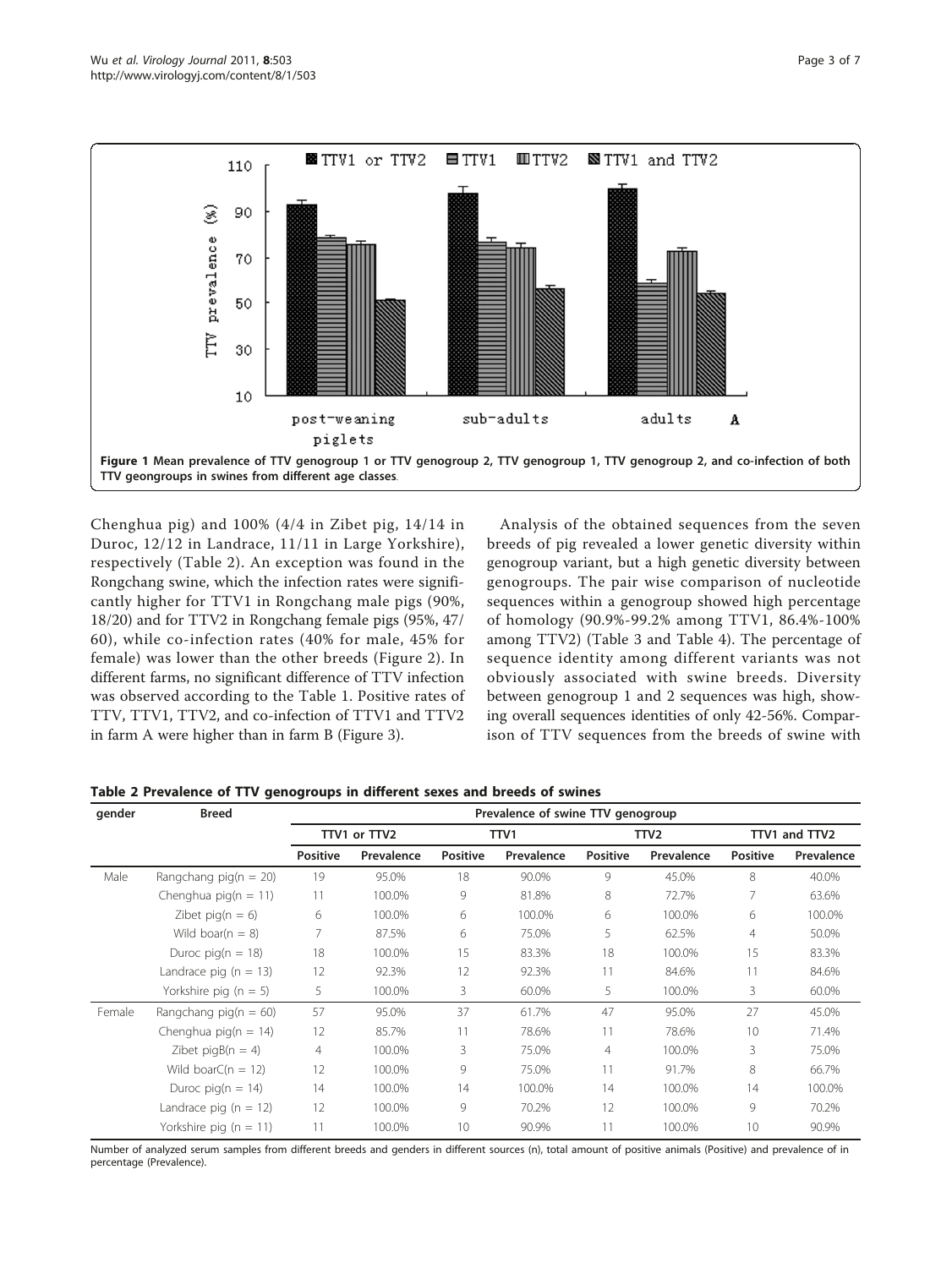<span id="page-3-0"></span>

that of Genbank reported revealed high identities on average, over 91% and 94% for TTV1 and TTV2, respectively. Genetic distances were similar to the percentage identity value between the seven swine breeds.

# Discussion

The presence of TTV is increasingly reported around the world, particularly in human and swine [[12](#page-6-0),[27\]](#page-6-0). The present study represented the first description of TTV genogroups infection in different breeds of pig populations by serum samples detected using the nested PCR methods in China. Results indicated a high prevalence of TTV genogroup 1 (77.9%) and 2 (82.2%) in the seven breeds of pigs, similar to that of other regions swines [[12\]](#page-6-0). No significant differences of TTV prevalence were observed in different breeds. However, Zhu et al [[28](#page-6-0)] reported that the prevalence of TTV1 and TTV2 were at 8.57% and 6.03%, respectively, no pigs were found to be infected with both TTV1 and TTV2 in chinese swine herds by stools analysis. Moreover, in many countries TTV genogroup 2 has higher prevalence than genogroup 1[[16\]](#page-6-0), while in this study all infection rates of both TTV genogroups were very high, and no significant difference was observed between the TTV1 and TTV2. Thus, it may be inferred that, besides swine breeds, TTV prevalence could be caused by surroundings, conditions of farms, and variation of the "virues".

To date, two species-specific TTV genogroups, TTV1 and TTV2, has been described in swine [\[18](#page-6-0)]. The extent of nucleotide sequence variation between both TTV genogroups depended greatly on the region of the viral genome analysed [[12,20](#page-6-0)]. In this study, the sequencing results showed that TTV nucleotide similarity in different porcine breeds were 92% to 96% and 91% to 100% comparing with porcine TTV sequences obtained in the Genbank for TTV genogroup 1 and 2, respectively. Therefore, in the seven swine breeds, it is not found new TTV genogroups or clusters.

Interestingly, many studies reported that TTV genogroup 2 prevalence was very high in female swines  $[4,12,20,23]$  $[4,12,20,23]$  $[4,12,20,23]$  $[4,12,20,23]$  $[4,12,20,23]$  $[4,12,20,23]$ . In this study, the result was not only further confirmed, but also we found high prevalence of

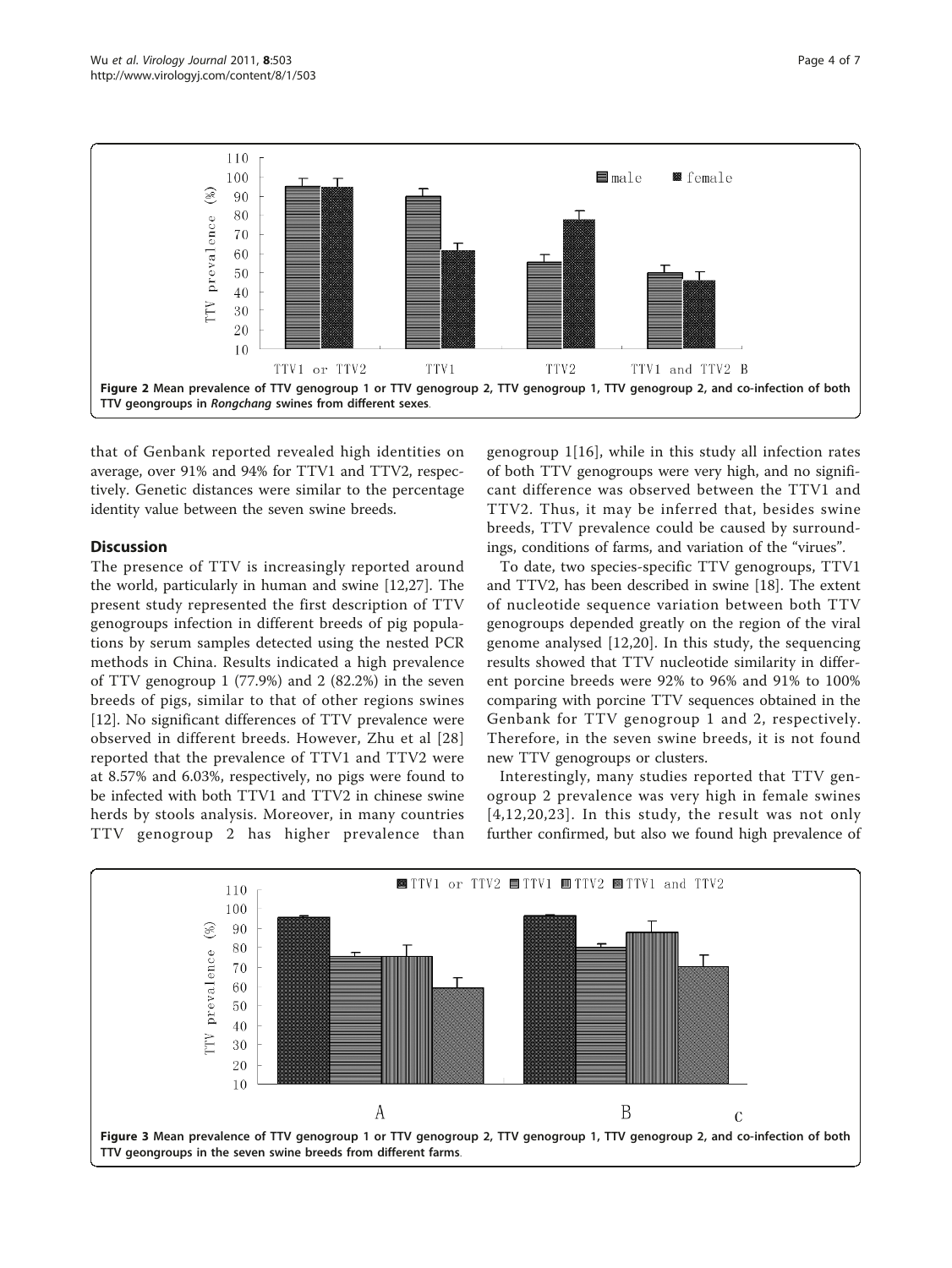| list            | Zibet pig | Chenghua pig | <b>Duroc</b> | Landrace | Large Yorkshire | Rongchang pig | Wild boar |
|-----------------|-----------|--------------|--------------|----------|-----------------|---------------|-----------|
| Zibet pig       | 100       | 95.1         | 97.0         | 93.5     | 95.8            | 92.4          | 92.8      |
| Chenghua pig    | 95.1      | 100          | 93.5         | 93.2     | 92.8            | 92.0          | 92.4      |
| Duroc           | 97.0      | 93.5         | 100          | 92.0     | 94.3            | 91.3          | 91.3      |
| Landrace        | 93.5      | 93.2         | 92.0         | 100      | 92.8            | 91.6          | 99.2      |
| Large Yorkshire | 95.8      | 92.8         | 94.3         | 92.8     | 100             | 95.8          | 92.0      |
| Rongchang pig   | 92.4      | 92.0         | 91.3         | 91.6     | 95.8            | 100           | 90.9      |
| Wild boar       | 92.8      | 92.4         | 91.3         | 99.2     | 92.0            | 90.9          | 100       |

<span id="page-4-0"></span>Table 3 Homoloy analysis of TTV1 UTR sequence

both TTV genogroups existed in male swines. In both sexes, co-infections of both TTV genogroups were very higher in the other breeds except Rongchang pig. But one study found that co-infection of both TTV genogroups was not observed in swine stools detected using regular PCR methods [\[28](#page-6-0)]. By analyzing the phenomena, it might be caused by the factors, such as different detected samples and methods, physiological functions and micro-ecological conditions of the swine breeds. Some studies has reported that changes of gut microbiome may be associated with bowel diseases or obesity [[29\]](#page-6-0).

In humans, TTV has been detected in faeces, saliva, semen, sera, umbilical cord blood and aborted, and slaughterhouse collected foetuses, suggesting both horizontal and vertical transmission as routes of viral dissemination [[17,20](#page-6-0),[30-32](#page-6-0)]. Also, swine TTV has been found in sera, plasma, faeces and veterinary vaccines, and the results indicated faecal-oral transmission and injection of vaccines as the most significant ways of transmission [\[33](#page-6-0),[34\]](#page-6-0). Recent studies reported that TTV was also distributed in swine tissues included brain, lung, mediastinal and mesenteric lymph nodes, heart, liver, spleen, kidney and bone marrow in different ages [[35](#page-6-0)]. In this study, prevalence of TTV genogroups detected was higher in serum samples of the adults than in the young swines, indicating that vertical transmission by blood contributed to the spread of virus. This result further confirmed the fact that swine TTV can be transmitted vertically through sow-to-piglet [[31](#page-6-0)].

According to the different farms, TTV prevalences of seven swine breeds were also analyzed. In the farm A

and B, no significant differences were observed in all serum samples detected. However, if swine feeding and living conditons would effect on TTV prevalence, the same swine breed, Rongchang pig, which lived in the two independent farms, was detected. The results showed that the conditions were not influence on TTV prevalence in Rongchang pig. This indicated that difference of TTV infection was caused by swine breed. Furthermore, sequence analysis indicated that homology of TTV was very high (over 91%) in the seven swine breeds. Therefore, the theory of horizontal or vertical transmission of TTV was further supported by evidences obtained in the study.

## Conclusion

The results of the present study showed that TTV prevalence were ubiquitous distribution in different swine breeds, and the breeds were one of these factor caused TTV prevalence difference. While many studies found that PMWS and PRRSV infections in swine populations were associated with prevalence of TTV genogroup 2 and 1, respectively [\[12](#page-6-0),[15,36\]](#page-6-0). Therefore, further studies on the detailed pathogenicity, prevention, treatment and diagnosis of TTV in pig populations, including the relationship of the virus with PMWS, PRRS, and other swine diseases, are needed.

#### Materials and methods

Serum samples were collected between April and December in 2009 at two independent farms, which are about 300 km apart and are carried out the nearly same management models and feeding program, and

| Table 4 Homology Analysis of TTV2 UTR sequence |  |  |  |
|------------------------------------------------|--|--|--|
|                                                |  |  |  |

| list            | Zibet pig | Chenghua pig | <b>Duroc</b> | Landrace | Large Yorkshire | Rongchang pig | Wild boar |
|-----------------|-----------|--------------|--------------|----------|-----------------|---------------|-----------|
| Zibet pig       | 100       | 87.4         | 88.3         | 86.4     | 88.3            | 88.3          | 89.3      |
| Chenghua pig    | 87.4      | 100          | 96.3         | 93.0     | 97.6            | 96.3          | 94.1      |
| Duroc           | 88.3      | 96.3         | 100          | 91.6     | 98.1            | 100           | 92.6      |
| Landrace        | 86.4      | 93.0         | 91.6         | 100      | 91.2            | 91.6          | 92.6      |
| Large Yorkshire | 88.3      | 97.6         | 98.1         | 91.2     | 100             | 95.8          | 94.1      |
| Rongchang pig   | 88.3      | 96.3         | 100          | 91.6     | 95.8            | 100           | 92.6      |
| Wild boar       | 89.3      | 94.1         | 92.6         | 92.6     | 94.1            | 92.6          | 100       |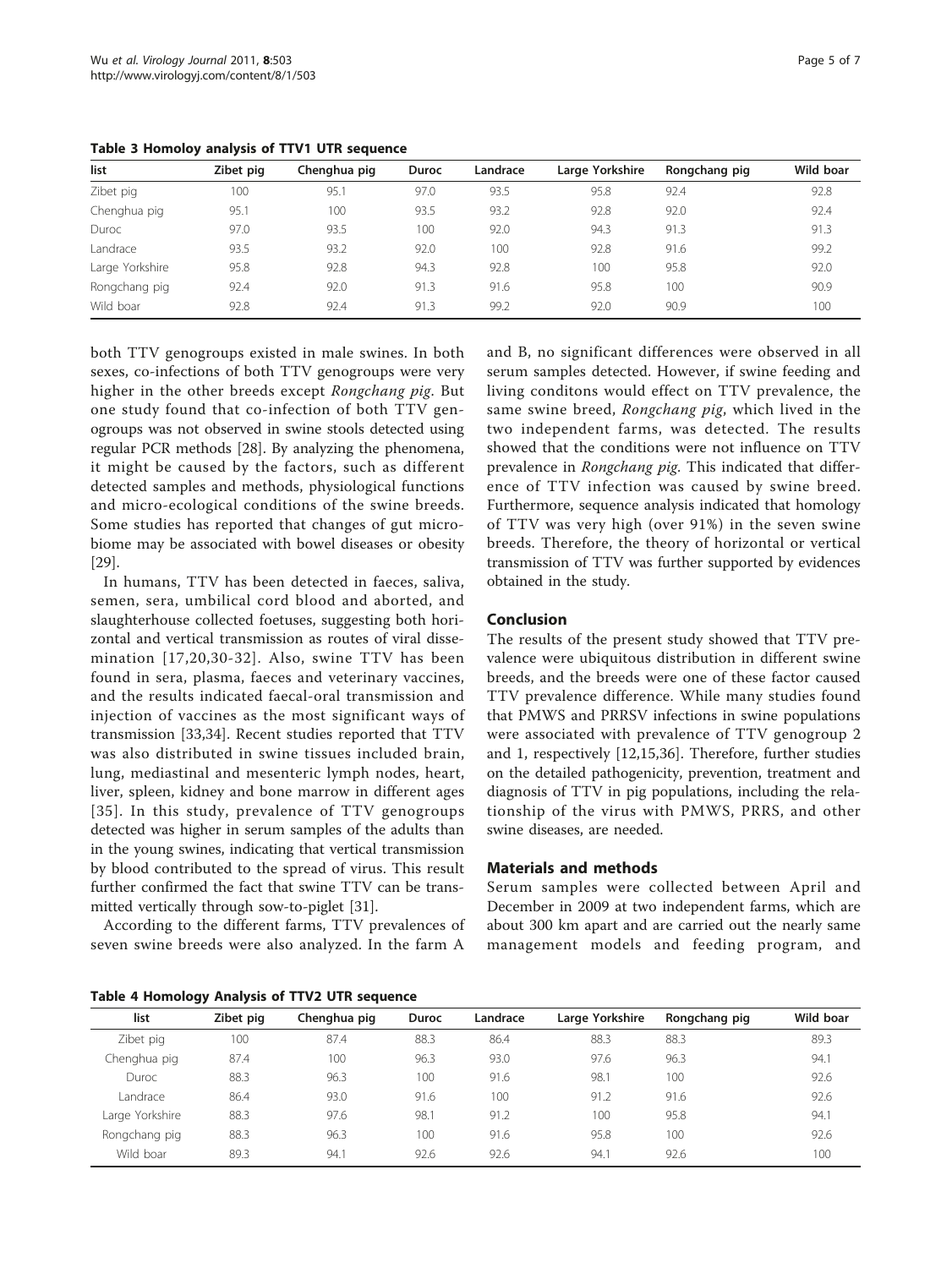<span id="page-5-0"></span>artificially insemination were taken in swine production system (table [1\)](#page-1-0). A total of 208 serum samples of seven breeds of swine (Rongchang pig, Zibet pig, Chenghua pig, and wild boar; Duroc, Landrace, and Large Yorkshire), which were randomly collected from age groups (post-weaning piglets  $[1-2 \text{ month of age}]$ , n = 105; subadult pigs [3-6 months of age],  $n = 59$ ; and adults [over 12 months of age],  $n = 44$ ), and gender (female,  $n =$ 127; male,  $n = 81$ ), were detected to obtain an overview of the presence of TTV using UTR nested PCR methods. About 10 to 42 serum samples were collected per studied breed. All of the animal experiments in the study were healthy and were carried out in accordance with the guidelines of Sichuan Province on the Review of Welfare and Ethics of Laboratory Animals, and under the protocol (SCU-AM-2010-01221) approved by the Animal Ethics Committee of Sichuan University.

Blood samples were centrifuged at  $1500 \times g$  for  $10$ min at 4°C, and obtained sera were stored at -80°C prior to usage. Viral DNA was extracted from 200 μl of the serum samples using the QIAamp DNA Blood Mini Kit (Qiagen, China). The entire extraction process were performed according to the manufacturer's instructions and the DNA was eluted in 50 μL elution buffer. Presence of TTV genogroup 1 or TTV genogroup 2 in serum samples was determined using previously described nested PCR methods [\[19](#page-6-0)], the reaction and amplification conditions were slightly modified from previously described systems. For TTV genogroup 1, first round 25 μL PCR reactions contained 5 μL of serum DNA, 20 pmol primer forward-1 (5'-CGG GTTCAGGAGGCTCAAT-3') and reverse-1 (5'-GCCATTCGGAACTGCACTTAC T-3'), 2.5 mM dNTP, 2 mM MgCl and 0.5 U Taq DNA polymerase (Promega, USA). The amplification was initiated by heating for 5 min at 94°C, followed by 35 cycles of 30 s at 94°C, 30 s at 54°C, 40 s at 72°C and a final extension for 5 min at 72°C. Then, 5  $\mu$ L of the serum amplification product was used as the template for nested PCR using primers pair forward nested-1(5'- CTCGCTTCGCTCGCACCAC-3') and reverse nested- 1 (5'-CAGTTTACTGGGA ACGCCCTAATTCT-3') 20 pmol each primer, 2.5 mM dNTP, 2 mM MgCl and 0.75 U Taq DNA polymerase initiated for 5 min at 94° C, followed by 35 cycles of 25 s at 94°C, 25 s at 56°C, 30 s at 72°C and a final extension for 5 min at 72°C. For TTV genogroup 2, the amplification step was carried out as described above using primers pairs forward-2 (5'-AGTTACACATAACCACCAAACC-3') and reverse-2(5'-ATTACCGCCTGCCCGATAGG C-3') for the first round and forward nested-2 (5'-CCAAACCACAG-GAAACTGTGC-3') and reverse nested-2(5'- CTTGACTCCGCTCTCAGGAG-3') for the nested PCR. The first round amplification was initiated by heating for 5 min at 94°C, followed by 35 cycles of 25 s at 94°C, 25 s at 52°C, 30 s at 72°C and a final extension for 5 min at 72°C. The nested PCR amplification was performed as above except the annealing temperature was changed to 55°C. The second round amplification products of TTV genogroup 1 and TTV genogroup 2 were analyzed using electrophoresis on a 2% (w/v) agarose gel and were visualized with Sybrsafe (Invitrogen, Canada).

A total of 14 nested PCR positive amplicons (one TTV1 and one TTV2 were chosen per breed) were randomly selected and sequenced to validate the nested PCR amplification results and to analyze the similarities among TTV genogroups of different breeds. The 14 products amplified were excised from 1% agarose gel and purified using the QIAquick PCR Purification Kit (Qiagen) according to the manufacturer's instructions. Sequencing reaction were done using Big Dye Terminator v3.1 cycle sequencing kit (Biosystem) and ran with ABI Prism 3100 sequence analyzer (Perkin-Elmer). Nucleotide sequences were edited using VectorNTI and aligned with partial loaded sequence of the swine TTV UTR in Genbank nucleotide database using the WU\_BLAST 2.0 programs.

Statistical analysis were carried out for detected amounts of TTV infection in seven breeds of pig among the different breeds, farms, age groups, and genders using SPSS software. Level of statistical significance was fixed at a P value  $< 0.05$ .

#### Abbreviations

TTV: Torque teno virus; TTV1: Torque teno virus group 1; TTV2: Torque teno virus group 2; **ssDNA**: single-stranded, and negative sense DNA; nested PCR: nested polymerase chain reaction; PCV2: porcine circovirus type 2; PMWS: postweaning multisystemic wasting syndrome; PRRS: porcine reproductive and respiratory syndrome; TTSuV: Torque teno sus viruses; ORF: open reading frames; UTR: untranslated region.

#### Acknowledgements

This work was funded by Chinese Ministry of Scinence and Technology (project number:2007BAD51B05). Authors are thankful to Professor Hongning Wang for giving such valuable advice.

#### Authors' contributions

ZW carried out the design of the study, most of the experiments and wrote the manuscript. HW participated in revising the manuscript and the experimental design. XY, ZG, and YZ participated in acquisition, analysis and interpretation of data. All authors read and approved the final manuscript.

#### Competing interests

The authors declare that they have no competing interests.

Received: 29 August 2011 Accepted: 3 November 2011 Published: 3 November 2011

#### References

- Nishizawa T, Okamoto H, Konishi K, Yoshizawa H, Miyakawa Y, Mayumi M: [A](http://www.ncbi.nlm.nih.gov/pubmed/9405239?dopt=Abstract) [novel DNA virus \(TTV\) associated with elevated transaminase levels in](http://www.ncbi.nlm.nih.gov/pubmed/9405239?dopt=Abstract) [posttransfusion hepatitis of unknown etiology.](http://www.ncbi.nlm.nih.gov/pubmed/9405239?dopt=Abstract) Biochem Biophys Res Commun 1997, 241:92-97.
- 2. Biagini P: [Classification of TTV and related virus \(anelloviruses\).](http://www.ncbi.nlm.nih.gov/pubmed/19230555?dopt=Abstract) Curr Top Microbiol Immunol 2009, 331:21-23.